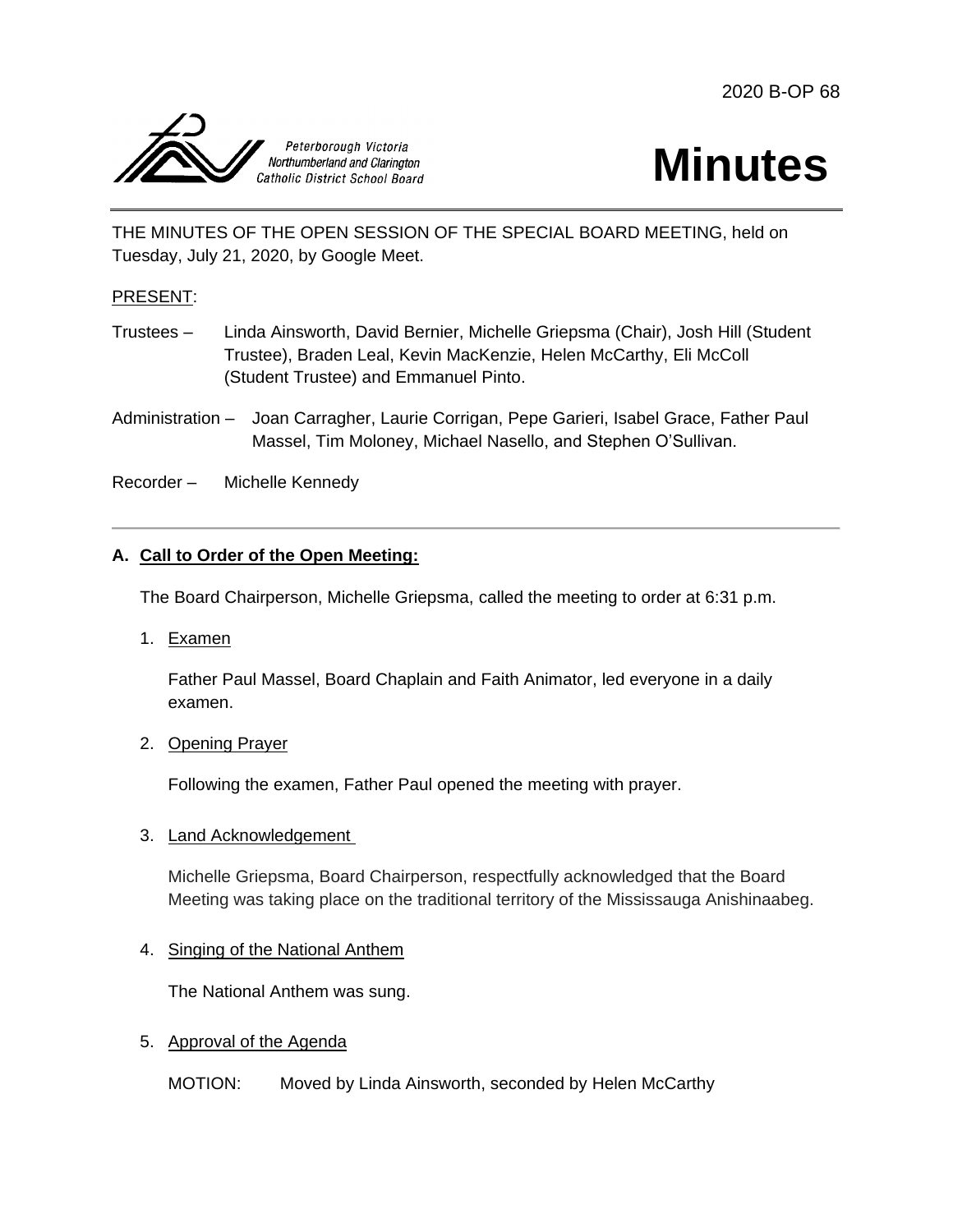that the Agenda be approved.

Carried.

#### 6. Declarations of Conflicts of Interest

There were no declarations of conflicts of interest.

- 7. Approval of the Minutes.
	- MOTION: Moved by David Bernier, seconded by Linda Ainsworth

that the minutes of the June 23, 2020 Regular Meeting be approved.

Carried.

MOTION: Moved by Linda Ainsworth, seconded by Emmanuel Pinto

that the minutes of the July 6, 2020 Special Meeting be approved.

Carried.

8. Business Arising Out of the Minutes.

Michael Nasello, Director of Education reported that on July 21, 2020, Ministry approval for the Board's revised 2020-2021 School Year Calendar was received. The revised calendar included an additional PA day prior to Labour Day, the removal of a PA day in April, 2021 and the addition of a board designated holiday immediately prior to the March break. Communication will be sent will be sent out to the public with the 'From the Boardroom' report and posted on the board's website.

# **B. Reports from the Office of the Director and Student Trustees:**

### **C. Presentations:**

**D. Programs and Services:**

#### **E. Business, Finance and Governance:**

1. 2020-2021 Budget Presentation.

Superintendent of Business and Finance, Isabel Grace, gave a comprehensive report to the trustees regarding the 2020-2021 Draft Budget information. The report was detailed to explain the components of funding and requirements of the Board to achieve a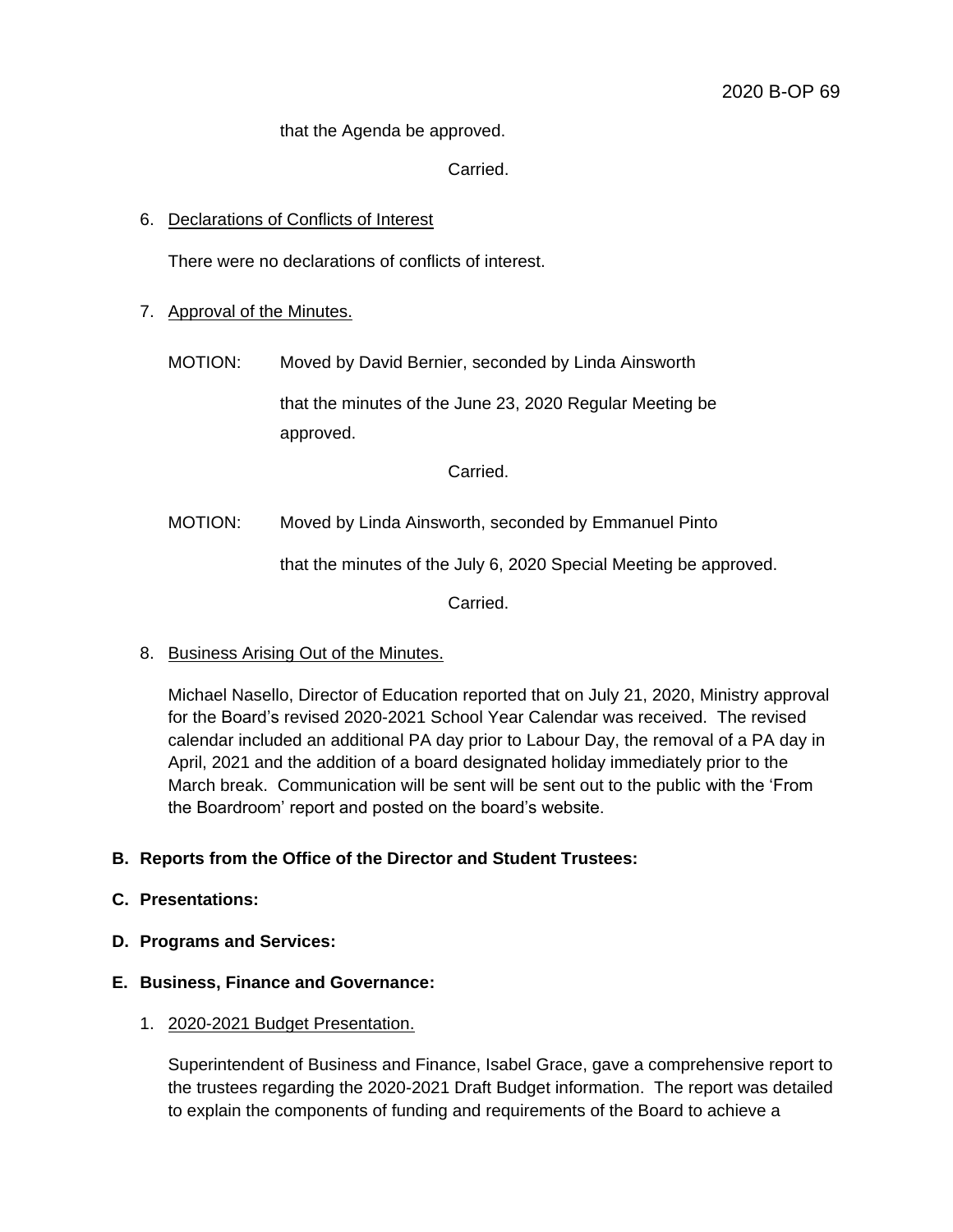compliant budget in accordance with the Education Act. Also explained were the inflationary costs and program pressures in addition to risk of unknown expenses as a result of response to COVID-19.

Following her presentation, Isabel Grace answered questions from the trustees.

MOTION: Moved by Helen McCarthy, seconded by Kevin MacKenzie

that the Board approve the 2020-2021 Operating Expenses Budget, in the amount of \$198,069,834 as presented.

Carried.

### **F. Human Resources:**

### **G. Policy Development:**

#### **H. Old Business:**

#### **I. New Business:**

1. Thought Exchange Survey Presentation.

The Director of Education, Michael Nasello, presented the results of the recent Family Survey conducted using Thoughtexchange software. The illustration of the results included a word cloud that gave statistics on the frequency of the most commonly used words by participants. In all there was an extraordinary level of participation with over 6,300 participants who exchanged over 7,300 thoughts and gave over 237,000 ratings of comments. It was noted that the survey results are available to review on the board website.

An overview of the Staff Survey, also conducted using Thoughtexchange was also presented to the trustees. Participation levels of staff were also remarkable with 787 participants and over 1,400 thoughts and over 41,500 ratings of comments. Concerns, questions and thoughts that were expressed in the seven themes of monitoring student health, cleaning and health and safety, online learning, personal protective equipment, model of program delivery, staff support and well-being and mental health and wellbeing.

The information gathered in the surveys will enhance the development and preparation for the communication of the return to school plan in September.

#### 2. Re-opening Update.

Michael Nasello, Director of Education summarized in a power point presentation the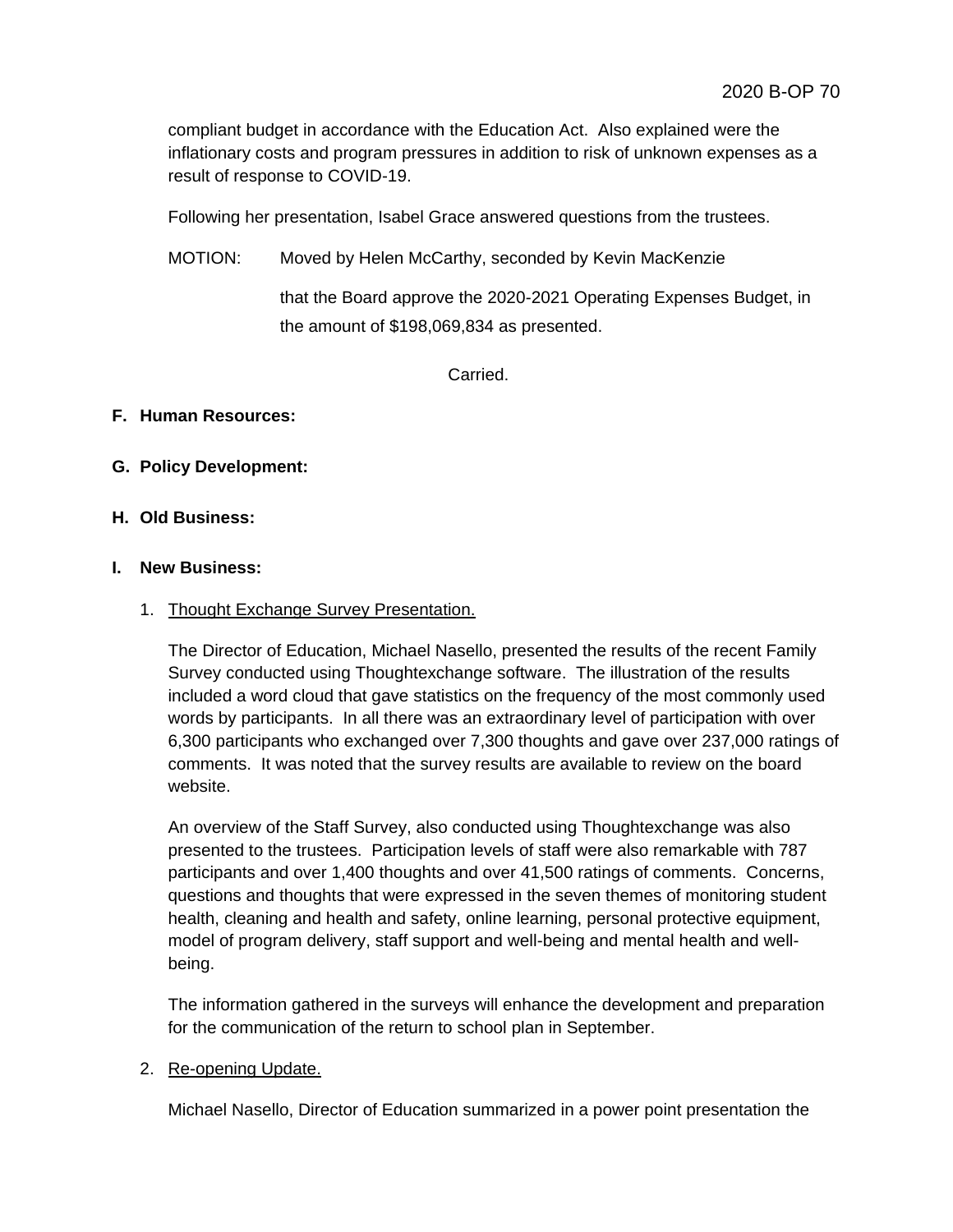development, to date, of the return to school plan for PVNC. The three approaches to return with full attendance, with modified attendance, and with learning at home were reviewed for both secondary and elementary students. There was discussion about the anticipated enhanced cleaning protocols, personal protective equipment, transportation and technology requirements. The final decision on the model that will be used will depend on further information from the Ministry including allowable parameters and input from Public Health regarding protocols.

### 3. Ministry Child Care Survey, PVNC Response.

Pepe Garieri, Superintendent of Learning informed the trustees of a recent opportunity to give response to a Child Care Survey conducted by the Ministry of Education. There are two online surveys: one for parents and one for child care providers and they were created as a means to conduct the required review of the Child Care and Early Years Act, 2014 within five years of its coming into force. Mr. Garieri gave details of the response from PVNC that was prepared with Kerri Riel, Early Years and Child Care Programs Supervisor and Michael Nasello, Director of Education. Suggestions included changes to requirements for the number of Registered Early Childhood Educators in a program and the requirements for inspection and certification of recreational programs.

### 4. Ontario Human Rights Commission Letter.

Michael Nasello, Director of Education, noted the eight-page letter that was received from the Ontario Human Rights Commission. The letter, that was sent to all boards and copied to all unions and trustees' associations, is a notification that school boards have a legal obligation to meet the needs of students with special education needs. The letter also noted the expectations of school boards and outlined steps to take to put resources and commitments in place to meet the needs of children who are special learners.

# **J. Bring Forward:**

# **K. Information Items:**

# **L. Future Meetings and Events:**

- 1. Board Meeting
	- a. Special Board Meeting Open Session, August 25, 2020, 6:30 p.m. (In-camera Session, 6:00 p.m.)
	- b. Board Meeting Open Session, September 22, 2020, 6:30 p.m. (In-camera Session, 6:00 p.m.)
- 2. Board Standing Committee Meetings: (Listed in chronological order.)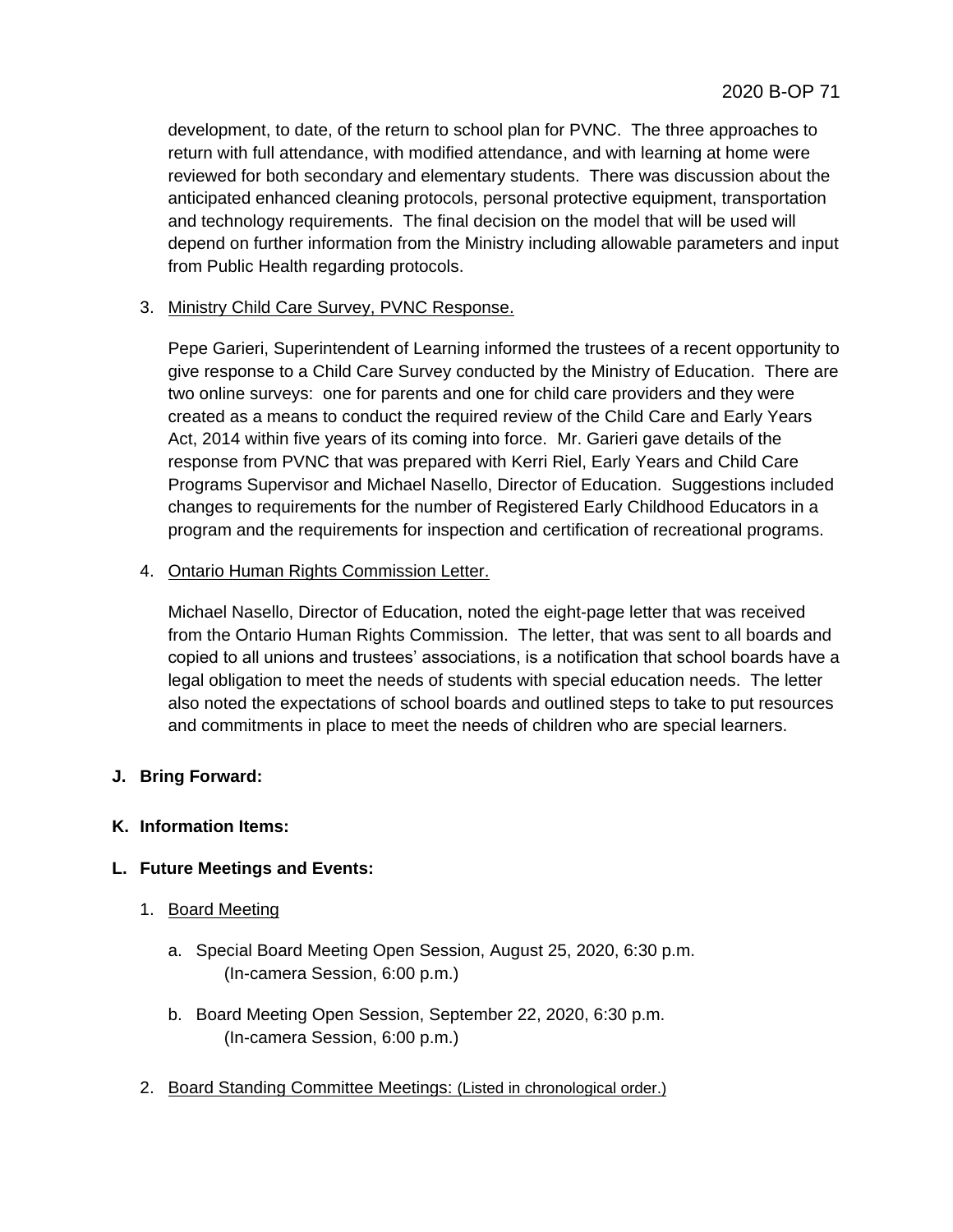- a. Chairperson's Committee, September 14, 2020, 4:30 p.m.
- b. Committee-of-the-Whole, September 14, 2020, 6:30 p.m.
- c. Policy Development Committee, September 29, 2020, 6:30 p.m.
- 3. Other Committee Meetings: (Listed in chronological order.):
	- a. First Nation Métis and Inuit Advisory Committee, September 15, 2020, 6:30 p.m.
	- b. Special Education Advisory Committee, September 17, 2020, 6:30 p.m.
	- c. Student Council Liaison Committee, September 22, 2020, 4:15 p.m.
	- d. Catholic Parent Engagement Committee Meeting, September 28, 2020, 6:30 p.m.
	- e. STSCO Governance Committee Meeting, October 7, 2020, 3:00 p.m.
	- f. Audit Committee Meeting, TBA
	- g. Faith and Equity Advisory Committee Meeting, TBA
	- h. French as a Second Language Advisory Committee, TBA
	- i. Supervised Alternative Learning Meeting, TBA.
- 4. Board Events:
	- a. Secondary School Graduation Ceremonies for Class of 2020, Thursday, October 8, 2020.

# **M. Conclusion:**

- 1. Report from the In-camera Meeting
	- MOTION: Moved by Linda Ainsworth, seconded by Kevin MacKenzie

that the Board approve the actions and the discussions arising from the July 21, 2020, in-camera session, as follows:

- A. Call to Order:
	- 1. Opening Prayer
	- 2. Motion for the Approval of agenda.
	- 3. No conflicts of interest declared.
	- 4. Motion for the approval of the minutes from the June 23, 2020 Regular In-camera meeting with corrections.
- D. Business, Finance and Governance:
	- 1. Property Matter.
- E. Human Resources: